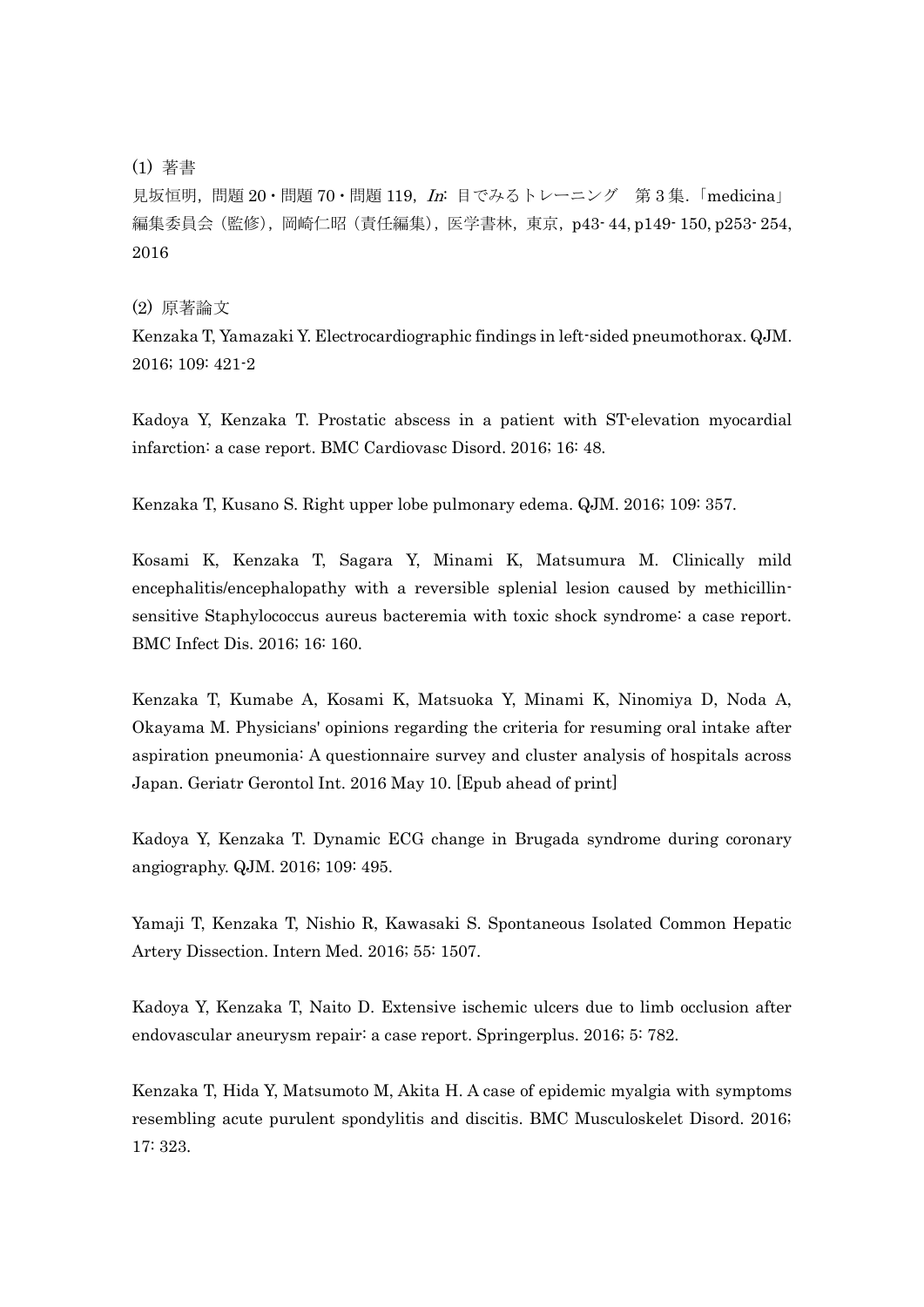Kenzaka T, Ueshimo T. Gram staining of blood cultures for Clostridium perfringens. QJM. 2016; 109: 757.

Yamamoto T, Kenzaka T, Mizuki S, Nakashima Y, Kou H, Maruo M, Akita H. An extremely rare case of tubo-ovarian abscesses involving corynebacterium striatum as causative agent. BMC Infect Dis. 2016; 16: 527.

Kenzaka T, Yamamoto T. Scurvy Seen in Japan. J Clin Mol Endocrinol. 2016; 1, 16.

Kenzaka T, Kusano S. Response: "Recognition of the distinction between primary and secondary mitral regurgitation is also important". QJM. 2016; 109: 700.

Kenzaka T, Kosami K, Matsuoka Y, Noda A, Kumabe A. The Difference between Ideal and Actual Fasting Duration in the Treatment of Patients with Aspiration Pneumonia: A Nationwide Survey of Clinicians in Japan. Tohoku J Exp Med. 2016; 240: 227-233.

Minami K, Kenzaka T, Kumabe A, Matsumura M. Thigh pyomyositis caused by group A streptococcus in an immunocompetent adult without any cause. BMC Res Notes. 2017; 10: 33.

Matsuoka Y, Kenzaka T. Lung lymphoma with ground glass opacity CT image. QJM. 2017 Jan 30. [Epub ahead of print]

Kenzaka T, Takeshima T, Kosami K, Kumabe A, Ueda Y, Takahashi T, Yamamoto Y, Hayashi Y, Kitao A, Okayama M. Factors involved in the discontinuation of oral intake in elderly patients with recurrent aspiration pneumonia: a multicenter study. Clin Interv Aging. 2017; 12: 283-291.

Yahata S, Kenzaka T, Kushida S, Nishisaki H, Akita H. Intractable hiccups caused by esophageal diverticular candidiasis in an immunocompetent adult: a case report. Int Med Case Rep J. 2017; 10: 47-50.

小林久也, 隈部綾子, 大西翼, 畠山修司, 森澤雄司, 見坂恒明. 手指の水疱を伴う黒色皮膚 病変を有したメチシリン感受性黄色ブドウ球菌(MSSA)による感染性心内膜炎の 1 例. 感染 症学雑誌 2016; 90: 414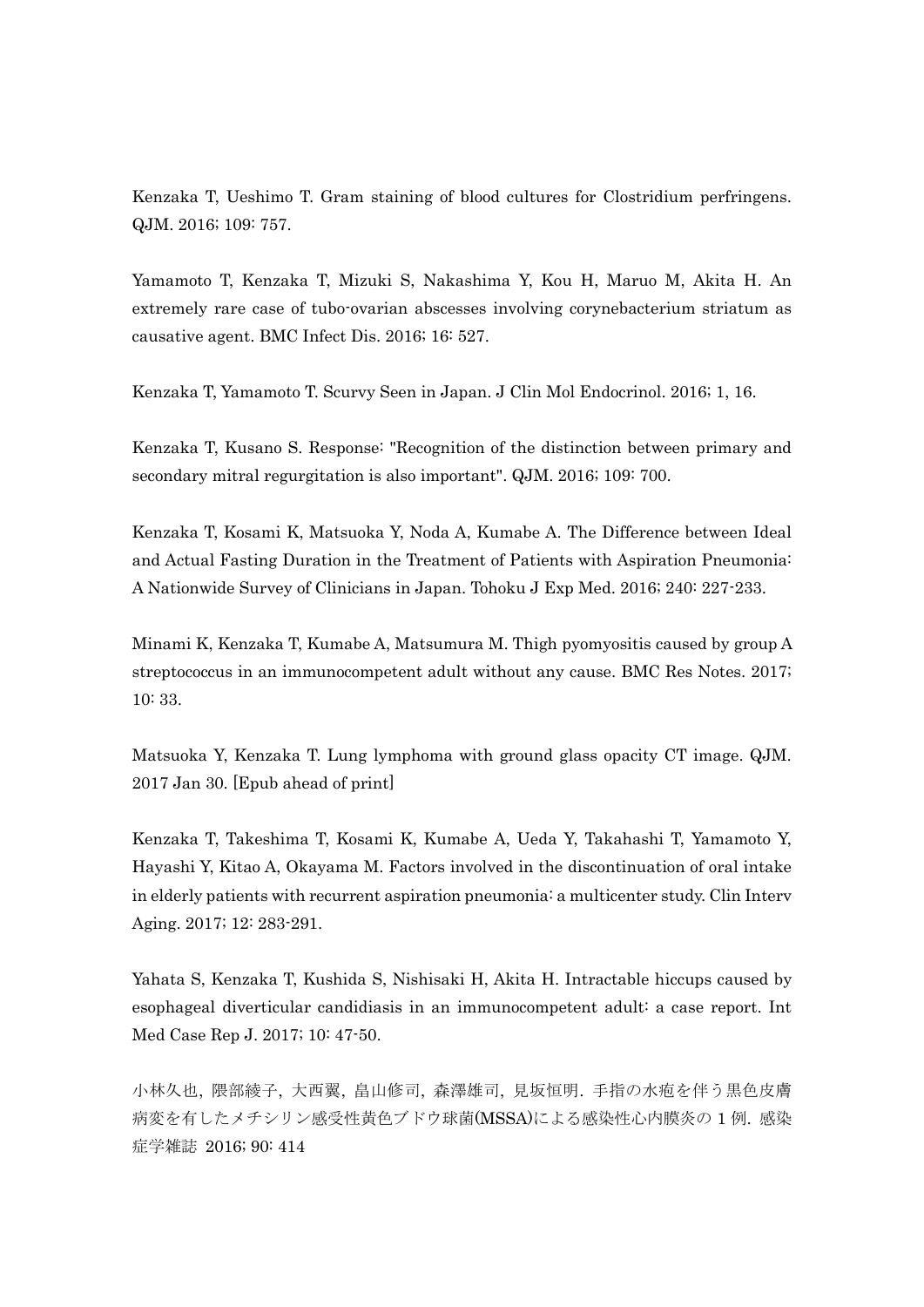見坂恒明, 南建輔. 黄色ブドウ球菌による Probable Toxic Shock Syndrome に可逆性脳梁 膨大部病変を伴う脳症を合併した 1 例. 感染症学雑誌 2016; 90: 253

京谷萌, 見坂恒明, 上霜剛, 中村竜也, 荒川創一, 樋田紫子, 竹川啓史. 髄膜炎を伴う Campylobacter insulaenigrae 菌血症の 1 例. 日本化学療法学会雑誌 2016; 64 Suppl.A : 162

(3) 総説

見坂恒明, 秋田穂束.リンパ節腫脹および脾腫.日本病院総合診療医学会雑誌 2016; 11: 87- 90

## (4) 学会・研究会発表

Taki Y, Kenzaka T, Ohata K, Watanabe M, Kanemoto H, Sato S, Nakamura T, Takeshima T, Oba N, Takagi M. Cause and Responsible Microorganisms of Bacteremia after Gastrointestinal Surgery. American College of Surgeons, Clinical Congress 2016, Washington, DC, October 16-20, 2016.

京谷萌,見坂恒明,上霜剛,中村竜也,荒川創一. 髄膜炎を伴う Campylobacter insulaenigrae 菌血症の 1 例. 第 64 回日本化学療法学会総会, 神戸,2016 年 6 月 9‐11 日.

見坂恒明, 八幡晋輔, 小佐見光樹, 岡山雅信. NHCAP 及び誤嚥性肺炎診療での細菌学的検 査と再発予防に関する取組の検討―呼吸器科医と総合診療医の比較―. 第 7 回日本プライ マリ・ケア連合学会学術大会,東京,2016 年 6 月 11‐12 日.

八幡晋輔, 見坂恒明, 岡山雅信. 認知症診療に関するプライマリ・ケアに対する 地域住民 の期待.第 7 回日本プライマリ・ケア連合学会学術大会,東京,2016 年 6 月 11‐12 日.

長谷川 貴也,八幡晋輔,見坂恒明,河野誠司,岡山雅信. 医学部生主体の地域住民対象健 康講話の卒前教育への導入とその効果. 第 48 回日本医学教育学会大会, 大阪, 2016 年 7 月 29‐30 日.

見坂恒明, 岡山雅信, 八幡晋輔, 在間梓, 金澤健司, 河野誠司.TV 会議システムによるイン タラクティブカンファレンスの学習効果及び有用性の検討.第 48 回日本医学教育学会大会, 大阪, 2016 年 7 月 29‐30 日.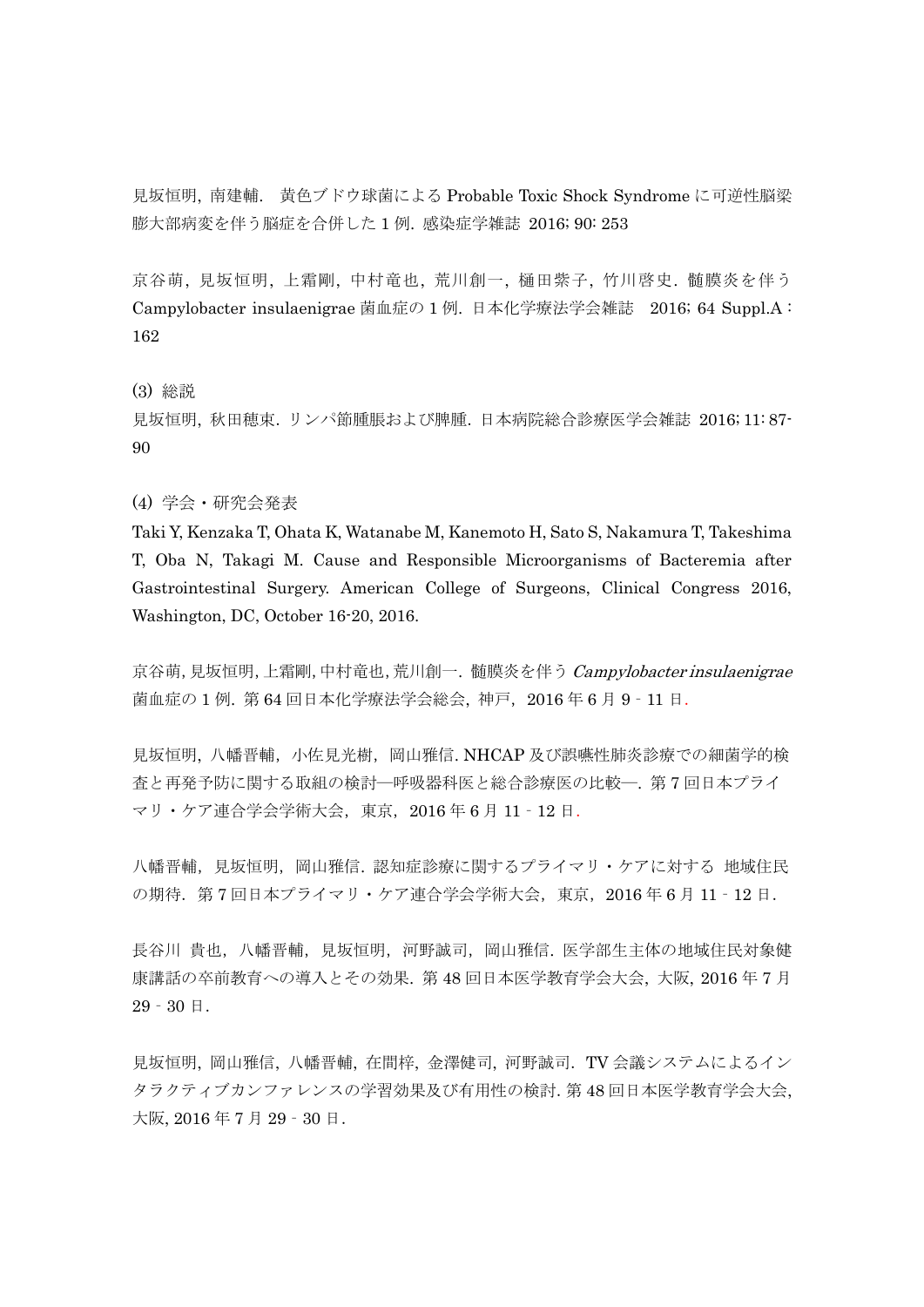京谷萌, 見坂恒明. 担癌患者の MSSA 菌血症の治療中に生じた Enterococcus raffinosus を含む複数菌菌血症の1例. 第59回日本感染症学会中日本地方会学術集会,那覇, 2016 年 11 月 24‐26 日.

迫健太郎,南建輔,見坂恒明.肝膿瘍でメトロニダゾール(MNZ)を長期投与後,MNZ 脳 症を来した一例.第 59 回日本感染症学会中日本地方会学術集会,那覇,2016 年 11 月  $24 - 26$   $\Box$ .

八幡晋輔,見坂恒明,辻村英二,岡山雅信. へき地小病院での医学部生病院実習が,病院 職員に与える影響. 第30回日本プライマリ・ケア連合学会近畿地方会,和歌山, 2016年 11 月 27 日.優秀演題賞受賞

水木真平,京谷萌,樋田紫子,秋田穂束,見坂恒明.咽頭後壁のリンパ濾胞を認めたマイ コプラズマ肺炎の一例. 第 30 回日本プライマリ・ケア連合学会近畿地方会, 和歌山, 2016 年 11 月 27 日.

楠原達樹,八幡晋輔,見坂恒明,河野誠司,岡山雅信.地域住民に対する健康講和の意義 とその学び.第 30 回日本プライマリ・ケア連合学会近畿地方会,和歌山,2016 年 11 月 27 日.

刀坂公崇,山本哲也,河崎悟,藤井康和,西崎朗,秋田穂束,見坂恒明.帯状疱疹治療後 の急性腎障害及びアシクロビル脳症の1例. 第212回日本内科学会近畿地方会,大阪, 2016 年 6 月 25 日.

山本直希,河崎悟,藤井康和,西崎朗,秋田穂束,見坂恒明.後下小脳動脈領域の小脳梗 塞により偽性前庭症候群をきたした 1 例.第 212 回日本内科学会近畿地方会,大阪,2016 年 6 月 25 日.

李侑香,南建輔,合田菜穂,藤原えり,布施由佳,中治仁志,見坂恒明.メチシリン感受 性黄色ブドウ球菌 (MSSA)によるペースメーカー感染に対し、経皮的デバイス抜去後に 感染性塞栓を合併した1例. 第212回日本内科学会近畿地方会,大阪,2016年6月25 日.

鎌田百香,藤原えり,南建輔,中治仁志,恒成徹,見坂恒明.メチシリン耐性黄色ブドウ 球菌(MRSA)による脳室心房(VA)シャント感染を発症した 1例. 第 213 回日本内科 学会近畿地方会,大阪,2016 年 9 月 24 日.